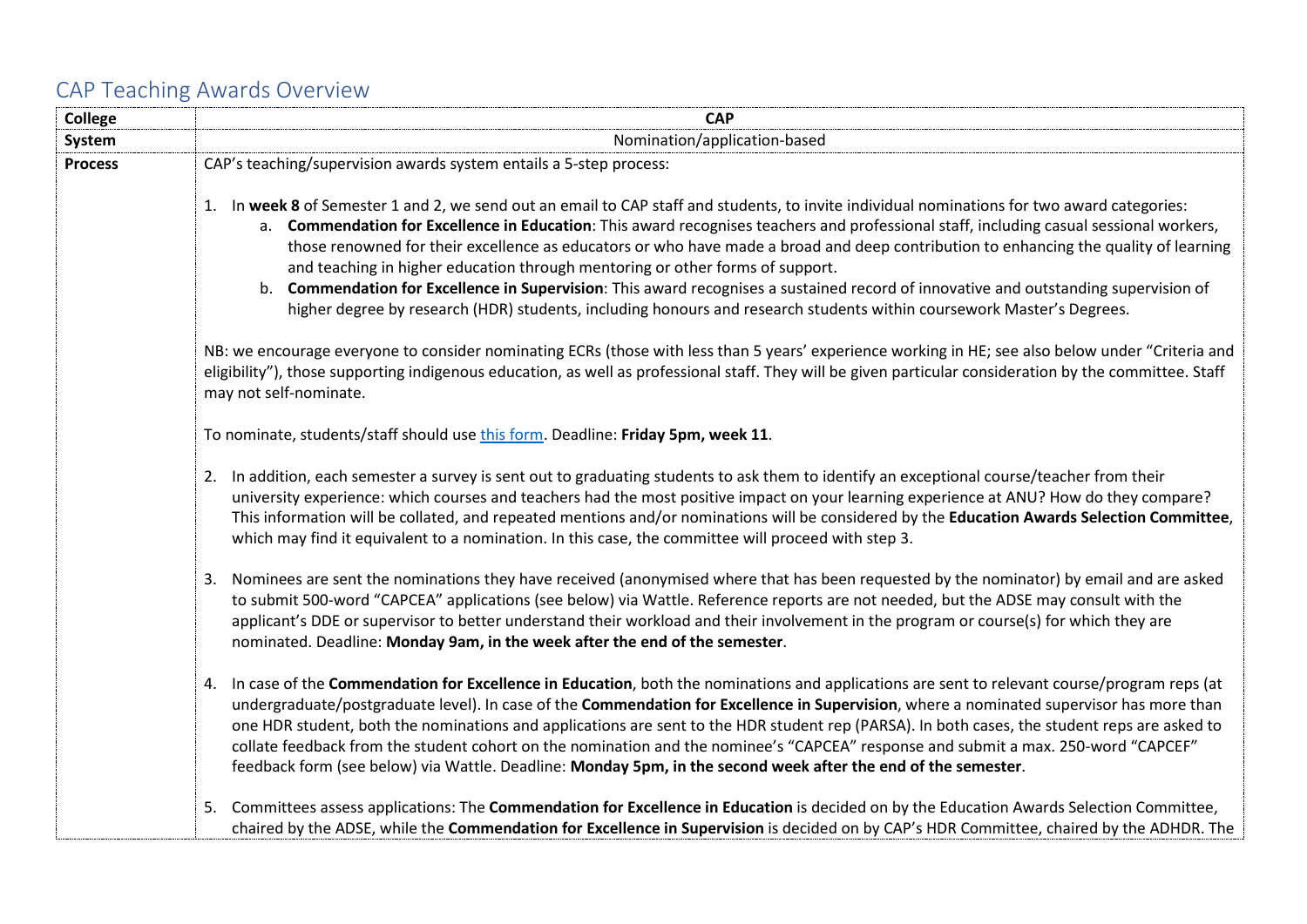|                                                                        | latter committee also has access to milestones. Both committees will bear in mind that feedback may not always be entirely "honest" because<br>of hierarchy issues.                                                                                                                                                                                                                                                                                                                                                                                                                   |
|------------------------------------------------------------------------|---------------------------------------------------------------------------------------------------------------------------------------------------------------------------------------------------------------------------------------------------------------------------------------------------------------------------------------------------------------------------------------------------------------------------------------------------------------------------------------------------------------------------------------------------------------------------------------|
| <b>Categories</b>                                                      | <b>Commendation for Excellence in Education</b><br>$\bullet$<br><b>Commendation for Excellence in Supervision</b><br>$\bullet$<br>The combined total number of Commendations aimed for is $\pm$ 10, though in some cases the committee may go up to 12 (max.).                                                                                                                                                                                                                                                                                                                        |
| <b>Documents</b>                                                       | 1. Nominations by individual students (any, including graduating students) and/or individual staff. Staff may not self-nominate.<br>2. CAPCEA applications from nominees<br>3. CAPCEF feedback from course/program reps (max. 250 words, incl. a) summary statement, and b) ranking.                                                                                                                                                                                                                                                                                                  |
| <b>CAPCEA</b> form<br>(application<br>form for<br>nominees)            | At the top of the CAP Commendation for Excellence Application (CAPCEA) form (see Appendix A), provided on the CAP teaching awards Wattle site,<br>nominees fill in their name, UNI ID, any team members who they have closely collaborated with in achieving the result, (where applicable) the<br>course they have been nominated for, and the role(s) they took on in that course. There is a text box for them to enter a 500-word (max.) response<br>to the nomination. Below the textbox they can add the date and their signature.                                              |
|                                                                        | Max. 500 words:<br>• for educators ± 200 words on teaching philosophy/approach + ± 300-word response to nomination. NB: in their feedback, course/program reps<br>may seek to solicit feedback on the approach taken and comment on whether it worked. Informal language welcomed.<br>for supervisors ± 200 words on how they achieved best practice + ± 300-word response to nomination. NB: in their feedback, course/program<br>reps may seek to solicit feedback on the approach taken and comment on whether it worked. Informal language welcomed.                              |
|                                                                        | No reference reports required.<br>NB: since it is possible that while showing great dedication to a particular course, a staff member may not be fully deserving of a teaching award<br>$\bullet$<br>because of their actual commitment to or engagement with a course, the ADSE may consult the nominee's DDE or supervisor to better<br>understand their workload and their involvement in the program or course(s) for which they are nominated.                                                                                                                                   |
| <b>CAPCEF</b> form<br>(feedback form<br>for course or<br>program reps) | At the top of the CAP Commendation for Excellence Feedback (CAPCEF) form (see Appendix B), provided on the CAP teaching awards Wattle site,<br>course/program reps fill in their name, UNI ID, and where applicable the course they have collated student feedback on. There is text box for them<br>to enter a 250-word (max.) response to the nomination. Below the textbox they can add the date and their signature.                                                                                                                                                              |
|                                                                        | Max. 250 words:<br>The course or program reps send back a response to the nomination(s), in which they a) provide a summary statement of no more than 250<br>$\bullet$<br>words that collates student feedback on the nomination and the nominee's response; and - where several people were nominated within a<br>particular program - b) provide a preference list based on the feedback received about potential awardees.<br>Course/program reps may seek to solicit feedback on the approach taken and comment on whether it worked. Informal language<br>$\bullet$<br>welcomed. |